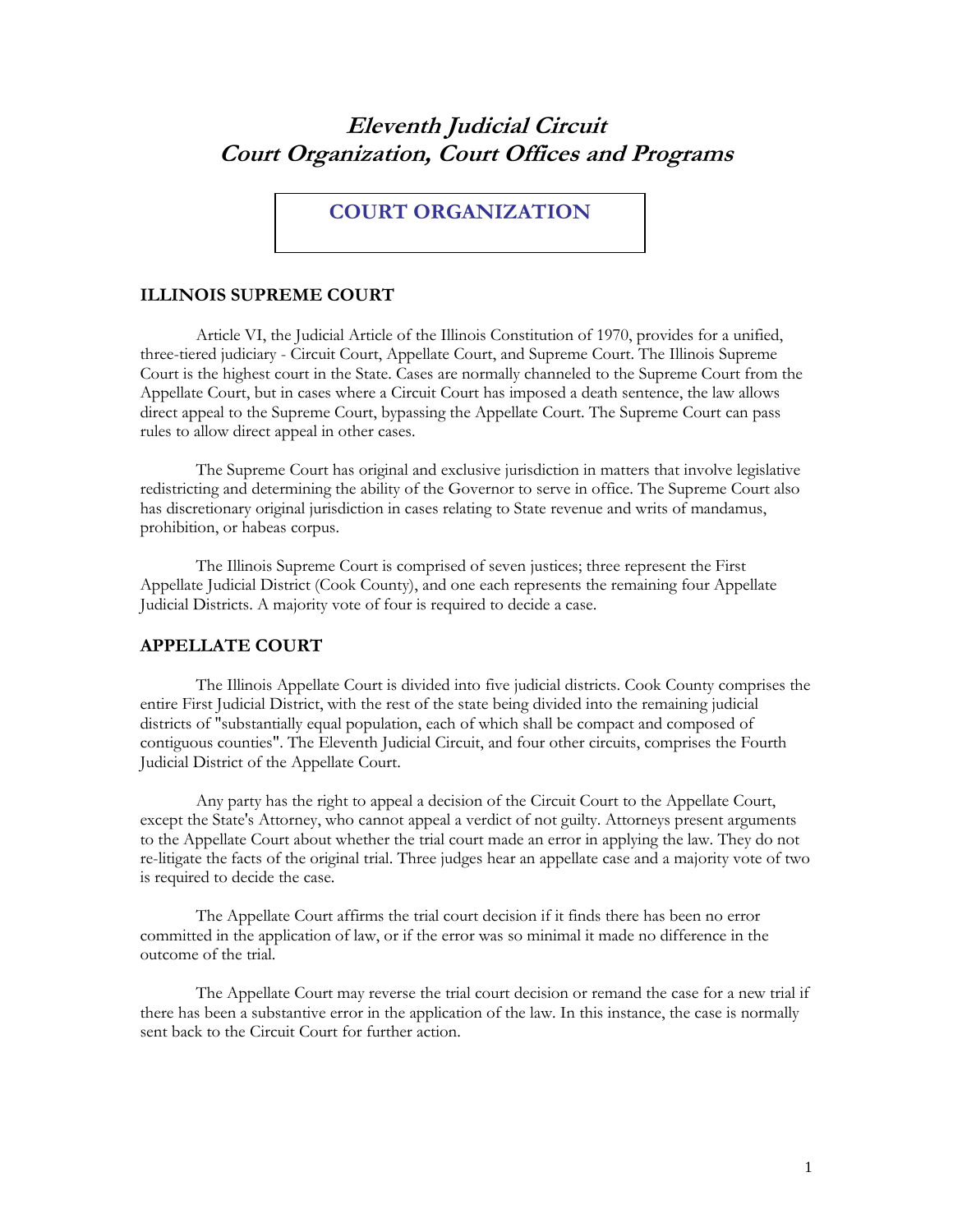# **CIRCUIT COURT**

The State of Illinois is divided into 22 judicial circuits. Each judicial circuit is comprised of one or more contiguous counties. Circuit Courts, also known as trial courts, are established within each judicial circuit.

The Circuit Court is a court of general jurisdiction, meaning it has original jurisdiction in all matters except those limited cases in which the Supreme Court has original jurisdiction. The trial courts hear a wide variety of civil and criminal cases, ranging from small claims actions to domestic relations to criminal felonies.

There are two types of judges in the Circuit Court: Circuit Judges and Associate Judges. All judges must be licensed attorneys and are officials of the State of Illinois. Circuit Judges are initially elected for a six-year term, either on a circuit wide basis or from their county of residence. Thereafter, every six years they must run circuit wide for retention. The Circuit Judges elect a Chief Judge using guidelines established by local court rules; the Chief Judge provides administrative guidance to the entire circuit. Associate Judges are appointed on a merit basis by the Circuit Judges for a four-year term. Thereafter, the Circuit Judges consider them for retention every four years.

The Circuit Court is provided funding from three sources: (1) State funds finance the Mandatory Arbitration Program, as well as salaries and benefits for judges and court reporters; (2) State funds which provide reimbursement to the counties to offset the costs of several positions in Court Services; (3) County revenues. In order to maintain a productive organization, the judges and their staff work closely with the County Board and County Administrator's office in the areas of office automation, personnel management, and budgeting.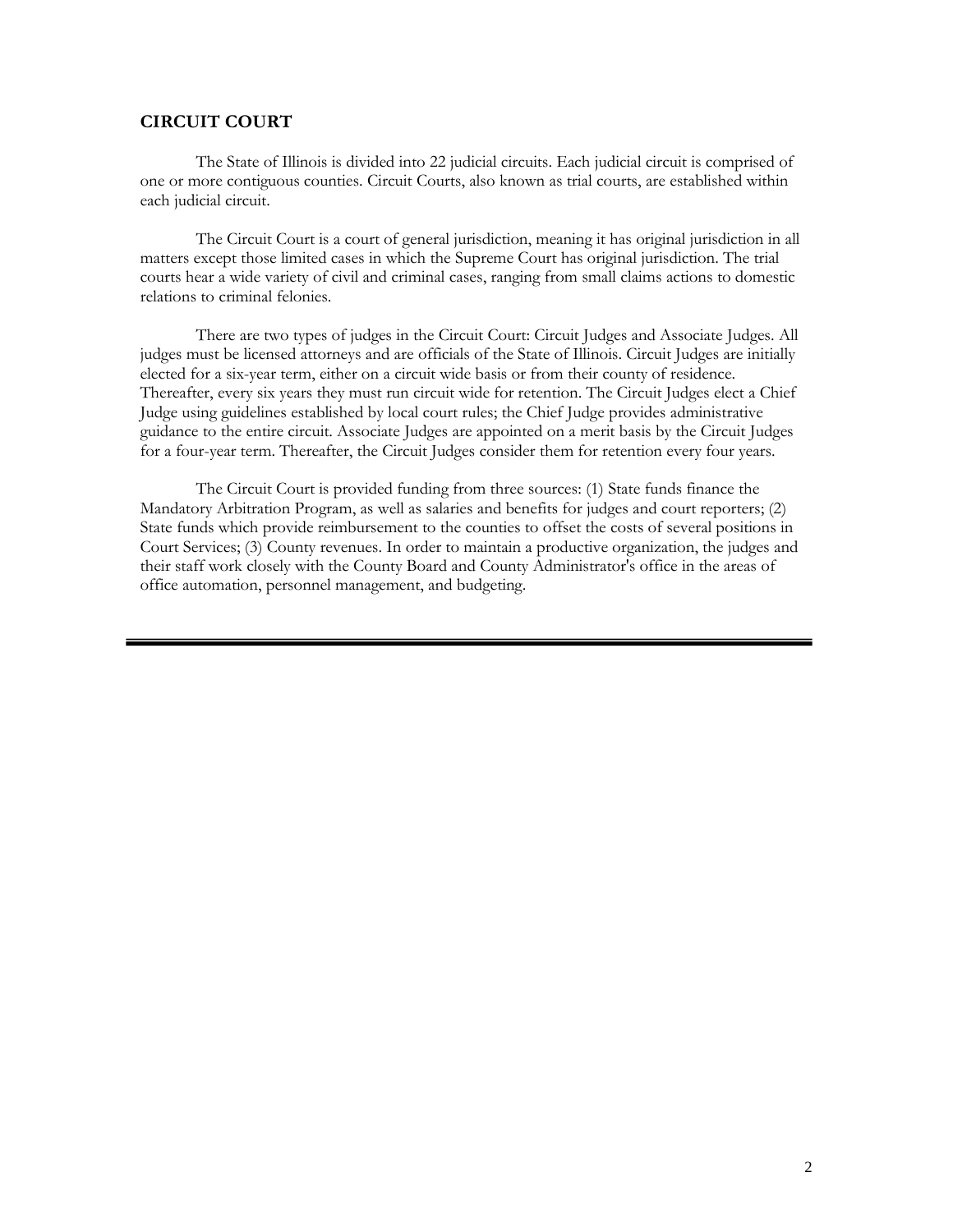# **OFFICES AND PROGRAMS**

## **Clerk of the Circuit Court**

The office of the Clerk of the Circuit Court is established in Article VI of the Illinois Constitution. This office is the administrative and clerical arm of the Circuit Court, and the Circuit Clerk is a non-judicial officer of the court.

The Office of the Clerk of the Circuit Court maintains official records for the entire court system, and is the official recorder of documents for filing and appeals. The Clerk collects all fines, fees, costs, and penalties assessed, and distributes those monies on a monthly basis to the county, state, municipalities, and townships. Court ordered child support and maintenance payments are made in the Clerk's office and distributed to the proper recipients. The Clerk is responsible for office staff, including court clerks.

This office is responsible for jury duty summons to prospective jurors, preparing payroll for those who serve on jury duty, and providing orientation to all jurors during their period of service to the County.

The Circuit Clerk is an elected office and the term of office is four years.

#### **Court-Annexed Mandatory Arbitration Program**

Illinois system of court-annexed arbitration is derived from both statute (735 ILCS 5/2- 1001A et. seq.) and from rules adopted by the Illinois Supreme Court (Supreme Court Rules 86-95). While the process of arbitration is not new or unique in the private sector, the court-annexed model is notably different in that it is mandatory for certain classes of cases, but the outcome is nonbinding. When utilized in the private sector, arbitration tends to be entered voluntarily by the disputing parties, usually with an agreement the decision will be binding and conclusive. In Illinois and elsewhere, policy makers have determined that courts should require arbitration for some types of civil disputes because it can contribute to a reduction of court congestion, costs, and delay, as well as help diminish the financial and emotional costs of litigation for parties. The goal of the process is to deliver a high quality, low cost, expeditious hearing in eligible cases, resulting in an award that will enable, but not mandate, parties to resolve their dispute without resorting to a formal trial.

The objective of the program is to submit modest sized claims to arbitration, because such claims tend to be easier to manage and faster to resolve in an informal alternative process. There are safeguards designed to insure fairness of the process. These safeguards include the right to petition the court for an order transferring the case out of arbitration before the arbitration takes place, and the right to reject an award believed unacceptable.

For eight years the Eleventh Circuit Mandatory Arbitration Program has been a forum for Small Claims and Law (minor) cases to be resolved expeditiously. Over 6500 cases have been filed in the program, with less than 25% of the awards rejected. The trial rate over the past five years has been only 0.8%.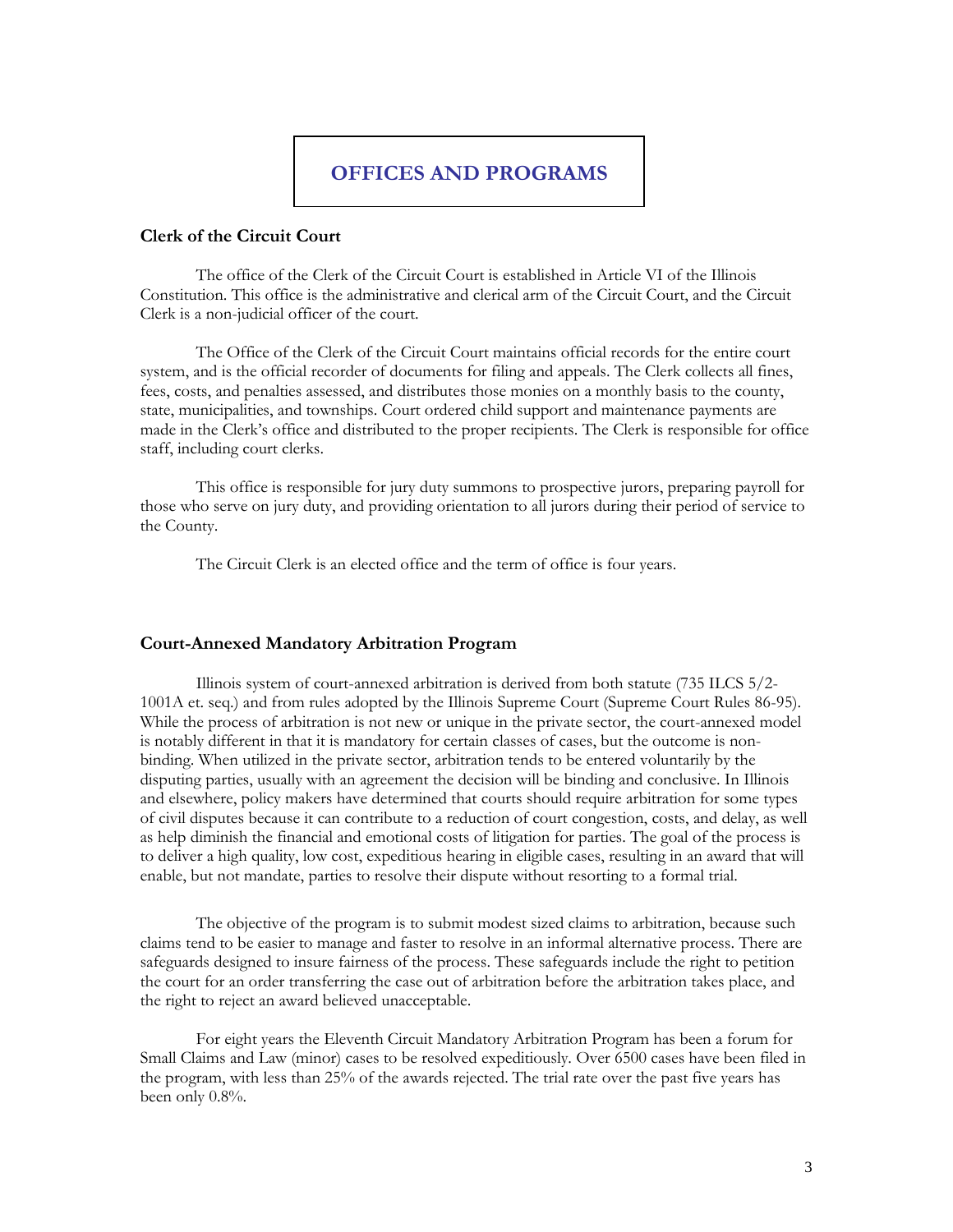In Ford and McLean Counties, all civil cases with damages between \$5000 and \$50000 are directed into the program. A panel of three arbitrators hears these cases. Each party makes a brief presentation of their case to the panel that deliberates and makes a decision the same day. The parties then have 30 days to accept the decision. In the event one of the parties is not satisfied with the panel's award, he/she may reject the award and proceed to trial before a judge as if the arbitration hearing had never occurred. In many cases, the arbitration hearing is the only hearing on the merits of the case.

#### **Court Reporters**

The Court Reporter is responsible for making a full stenographic report of the evidence and all other proceedings presented in the trial court. While court reporting machines were developed as early as the mid-nineteenth century, manual shorthand was the primary means of preserving the verbatim record until the 1940's. Today, all court reporters are trained in stenotype theory using a 23 key machine.

The majority of court reporters in the country today utilize computer-aided transcription (C.A.T), which was introduced in the courts about 1977. This is a technique in which the strokes from the stenotype machine are electronically recorded to tape or diskette and then fed into a computer where the reporter has stored a dictionary. The dictionary is a list of stenotype strokes matched to their English equivalents. The computer translates the stenotype into English at the rate of up to 2000 pages per hour.

The primary function of a court reporter is to make a verbatim record of all testimony in a court proceeding and, upon request, produce a written transcript of the proceeding. In an average day, a reporter may transcribe from 30000 to 50000 words. The average rate of speech is estimated at 150 to 160 words per minute (about two and one-half words per second). The reporter must be an excellent grammarian and speller, and must have a wide vocabulary – particularly legal, medical, and technical terminology.

There are several qualifications to become a certified Court Reporter, including proficiency examinations, and professional regulations.

Court Reporters are considered to be officers of the Court, and must comply with all statutes, rules and regulations promulgated by the Court Reporting Services Office, local court rules, Illinois Statutes, or policies of the Eleventh Judicial Circuit. All Court Reporters are assigned at the direction of the Chief Judge, and are supervised from day to day by the resident judge, and Chief Judge's Administrative Assistant.

#### **Court Services**

The Bill of Rights of the Constitution of the State of Illinois, at Article 1, Section 11 states; "*All penalties shall be determined both according to the seriousness of the offense and with the objective of restoring the offender to useful citizenship"*. Consistent with the constitutional concept of "restorative justice", Illinois law (730 ILCS 5/5-6-1) requires a presumption of probation in the consideration of sentencing options, and the majority of convicted offenders are, in fact, sentenced to probation. As the sentence of choice in Illinois, probation is a cost effective alternative to imprisonment that can serve the ends of justice, provide for the safety of society, and restore offenders to useful and productive lives.

Court Services is the largest component of the community correctional element of the criminal justice system. In Illinois, Court Services is under control of the judicial branch of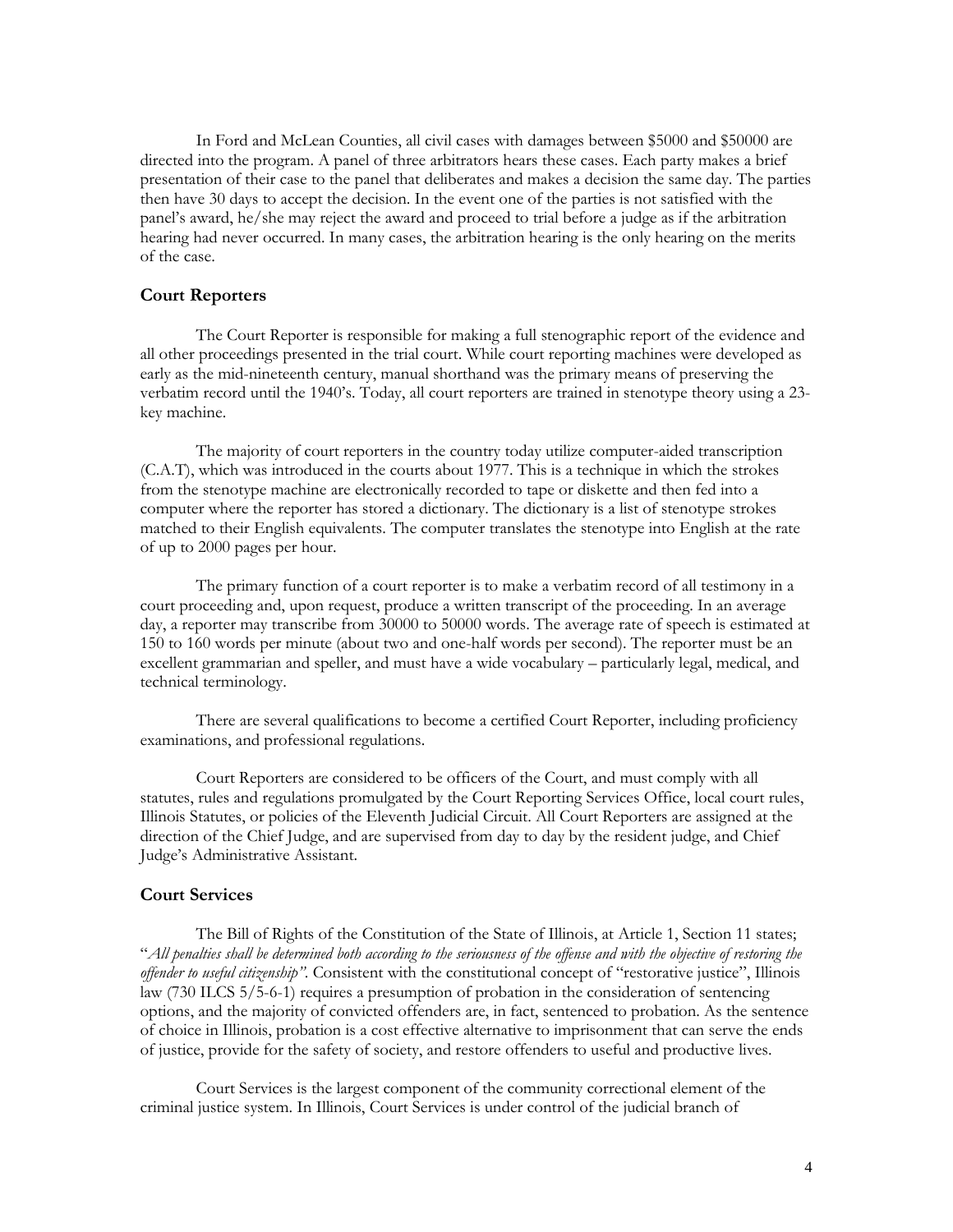government. Each county Court Services department is responsible to the Chief Judge of the Judicial Circuit.

The mission of Court Services is to protect the public interest and safety by diligently enforcing court ordered conditions of probation through meaningful supervision strategies, and utilizing appropriate supportive resources. The core services of Court Services are to provide appropriate court dispositions for adult and juvenile offenders, and to supervise those persons placed on probation. Court Services departments may also provide a broad range of services including: crime and delinquency prevention; pretrial release; adult and juvenile diversion; juvenile detention; intensive probation supervision; specialized DUI services; community service programs; volunteer programs; and family court services.

#### **Jury Commission Clerks**

Jury service is an integral part of our justice system emanating from the Constitution of the United States, which grants every citizen the right to trial by jury. To satisfy this Constitutional mandate, the Eleventh Circuit follows the standards for jury selection and service embodied in the Jury Commission Act (705 ILCS 310).

The Jury Commission consists of three Commissioners, appointed for three year rotating terms by the Circuit Judges, an appointed Administrative Clerk, and staff necessary to perform the duties of the Commission.

The purpose of the Jury Commission is to provide the necessary jurors to serve the court system as needed, and to offer courteous service and information to prospective jurors. The major function of the Administrative Clerk is to prepare lists for the selection of jurors, prepare and mail jury summons, and provide juror assistance and information. The Illinois Statutes strictly regulate the lists and actual selection of jurors in order to assure fairness in the courts.

The list of names is compiled from a combination of registered voters and residents who are 18 years of age, and is by random selection from the pool of prospective jurors.

Petit jurors are sworn to hear evidence in civil and criminal trials and to render a verdict. Grand jurors have the duty to receive complaints in criminal cases, hear evidence presented by the State, and find bills of indictment where they are satisfied there is probable cause to believe a crime has been committed. Petit jurors are so named because fewer people sit on a petit jury than on a grand jury.

Livingston, Logan and McLean Counties have jury commission clerks. In Ford and Woodford Counties, the Circuit Clerk fulfills that role.

# **Trial Court Administrator**

The position of Trial Court Administrator was created by Supreme Court Rule, and is designed to assist the Chief Judge in administering trial court operations on a circuit-wide basis.

The Court Administrator administers personnel policies and procedures applicable to nonjudicial court employees, monitors the fiscal management of the trial courts, assists in budget preparation and administration, negotiation of contracts, payroll, purchasing and audit functions. The administrator prepares and administers grants and capital budget forecasting.